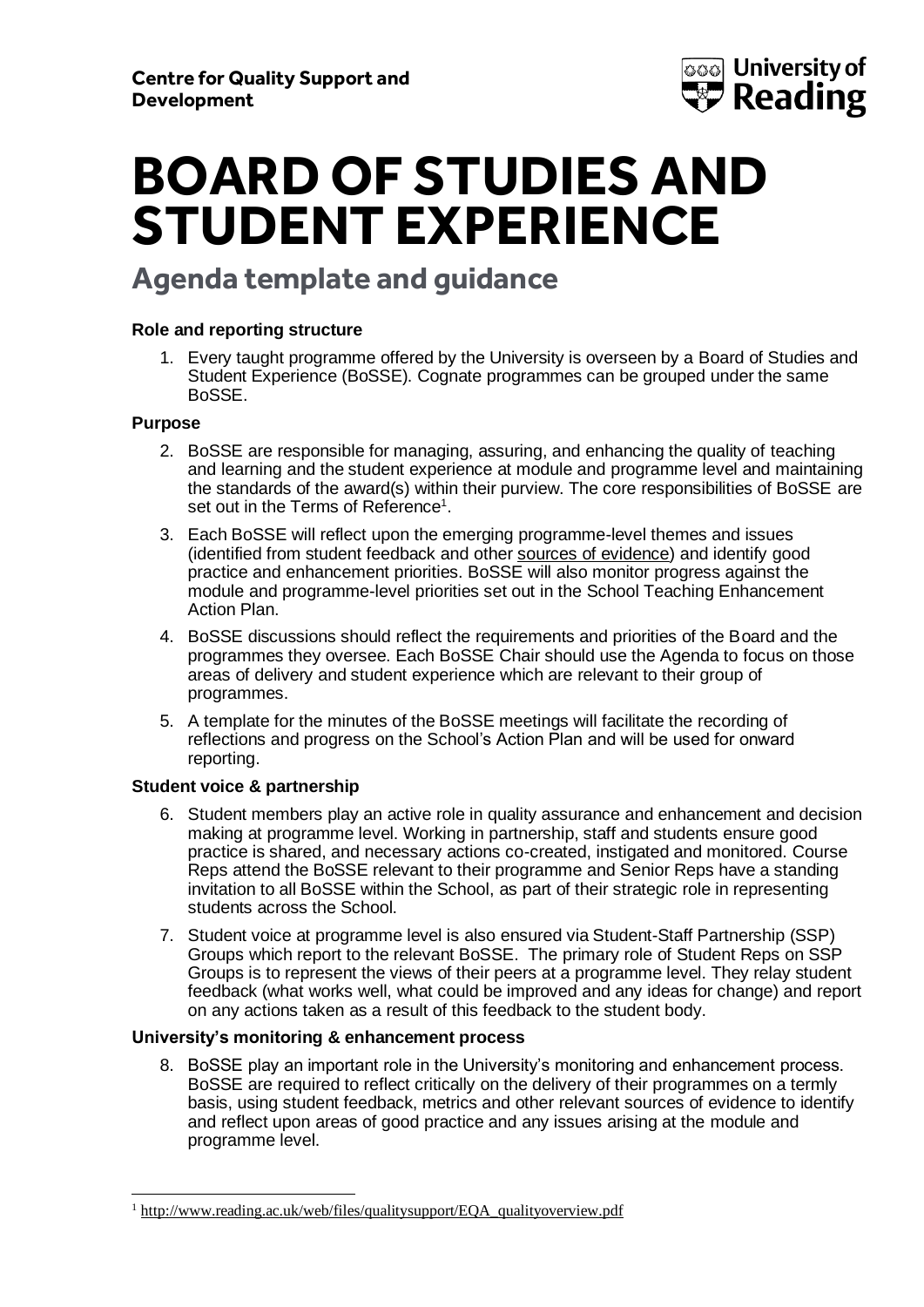9. The BoSSE will be expected to monitor progress against the Schools Teaching Enhancement Action Plan, for all priorities which are pertinent to the Board.

#### **Reporting structure**

- 10. BoSSE will report to SMB and UBTLSE and its sub-committees on matters arising, as appropriate, through the SDTL.
- 11. BoSSE will report on progress against programme priorities and activities highlighted in the School's Action Plan to the School Management Board (SMB) on a termly basis. SMB is required to address any matters which have not been resolved by the BoSSE.
- 12. BoSSE secretaries should use the templates provided to capture the minutes of the meeting for onward reporting to the SMB and UBTLSE<sup>2</sup>. Minutes should capture key points and be action oriented.

#### **Frequency of meetings**

13. BoSSE should meet at least once per term. Schools/Departments can decide when to schedule meetings bearing in mind the need to receive reports from termly SSP Groups, and the availability of relevant sources of evidence to inform purposeful reflection. Schools should liaise with Support Centres to schedule key meetings for the session.

#### **Membership**

Membership for Boards of Studies and Student Experience is normally as follows:

School/Department Director of Teaching and Learning (or his/her designate) (*Chair*) Programme Directors School Director of Academic Tutoring School Exams Officer School Director of Recruitment and Admissions STEAP Priority Leads A representative Programme Administrator At least two Student Course Representatives UoRM Programme Lead (where relevant) A Secretary *Standing invitations:* The Head of School/Department Student Senior Representative School Diversity Champions

- Relevant Programme Manager
- Representative from the Library/ Librarian Liaison Officer
- Representative from Study Advice
- Representative from Careers
- Representative from CQSD
- Representative from DTS
- Representatives from Marketing, Communications and Engagement

<sup>2</sup> <http://www.reading.ac.uk/nmsruntime/saveasdialog.aspx?lID=146633&sID=87193>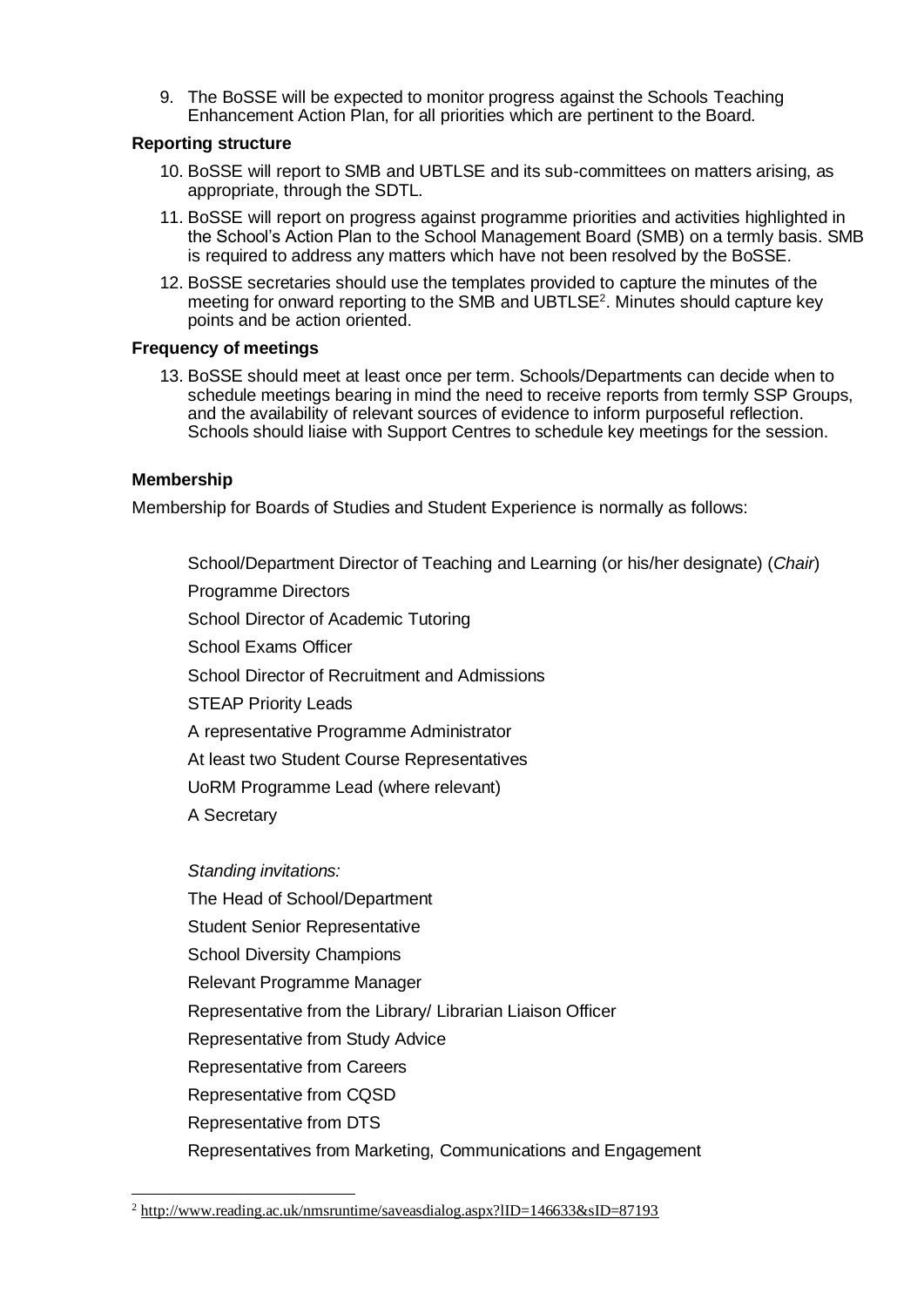Additional Programme Administrators

Programme Director for any Combined Honours programmes and subject liaison for Partner School (where relevant)

Nominated person from Partner Schools, with modules which contribute to the Programmes

Individuals with standing invitations should receive invites to meetings and all papers associated with meetings (including approved minutes). Individuals with standing invitations are not required to attend every meeting of the Board and a discussion should be had, in advance, with the Chair, Secretary and invitee to determine if the specific Agenda items being discussed would benefit from their attendance.

#### **Delegation**

The BoSSE can delegate tasks, where appropriate, to standing sub-groups or sub-committees, for example:

- Specific consideration of underrepresented groups through an evidence-based review of student access, success (continuation and attainment) and progression to employment or further study may warrant additional scrutiny with input from School Diversity Champions.
- Reflection on module evaluations may be delegated to Programme Directors and the programme team, in partnership with students, to feed into the BoSSE.

#### **Preparation**

In advance of the BoSSE, the Secretary should forward any discussion papers and links to relevant [sources of evidence](#page-4-0) to all members, 1 week before the meeting.

The Circulation List includes all BoSSE members, including those with Standing Invitations.

#### VERSION CONTROL

| Version | Date approved | Approved by   | <b>Effective From</b> | Next Review        | Keeper                  |
|---------|---------------|---------------|-----------------------|--------------------|-------------------------|
|         |               |               |                       |                    | (Responsible for Policy |
|         |               |               |                       |                    | Maintenance and review) |
|         | 03/11/2020    | <b>UBTLSE</b> | Date of approval      | <b>By Nov 2021</b> | CQSD                    |
|         | 08/06/2021    | <b>UBTLSE</b> | Date of approval      | Summer 2022        |                         |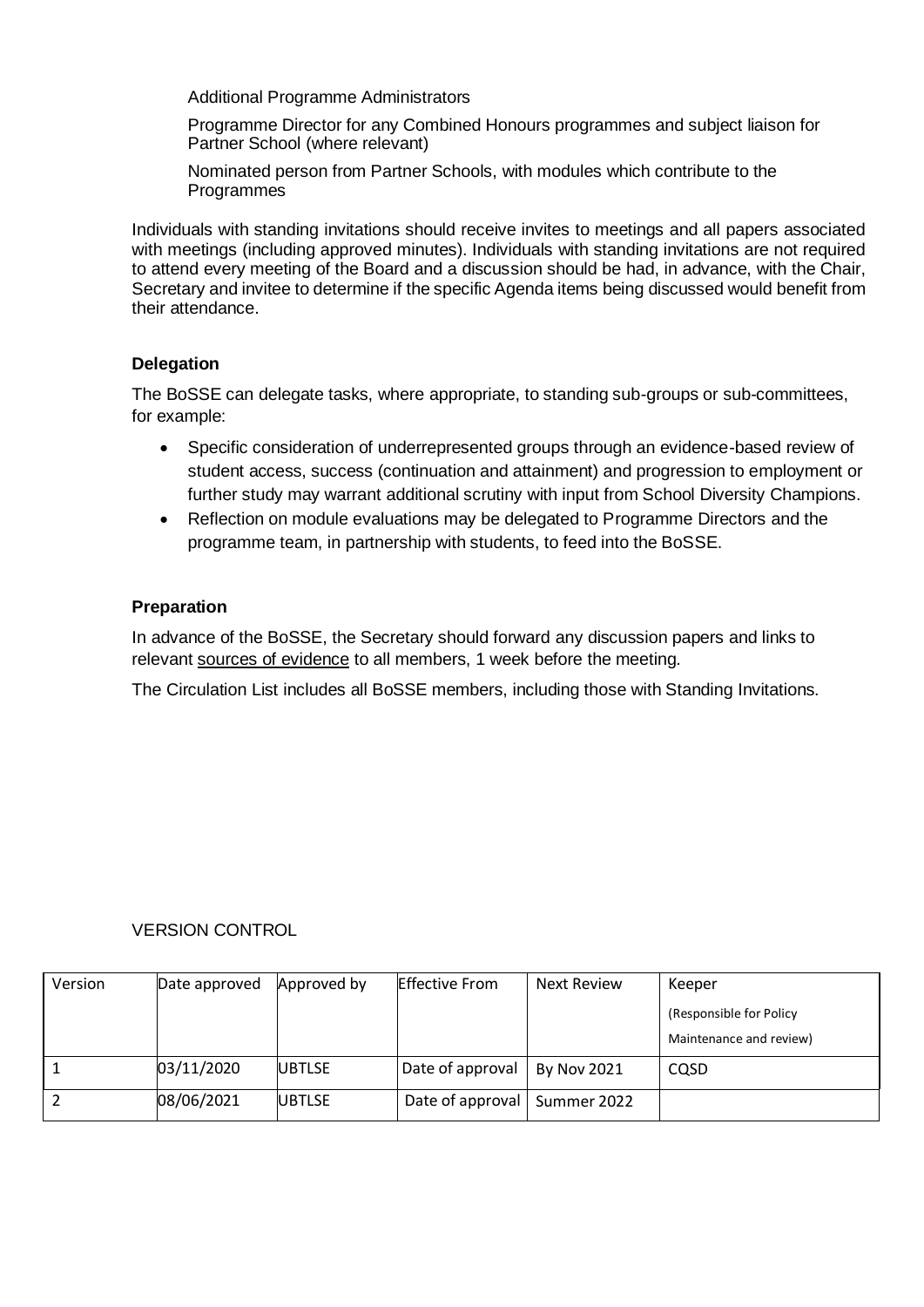

# **BOARD OF STUDIES AND STUDENT EXPERIENCE**

## **Agenda**

All meetings of BoSSE should include the following as standard agenda items:

- 1. Introductions
- 2. Apologies
- 3. Minutes of the previous meeting and progress on actions arising from the previous meeting
- 4. Matters arising not covered elsewhere on Agenda
- 5. Student feedback to include Report(s) from SSP Groups
- 6. Reflect on and review the organisation, quality assurance and enhancement of teaching and learning and the student experience at programme level, including any reports from key stakeholders (See Appendix 1)
- 7. Reflect upon, review progress and evaluate the impact of programme level activities in the School Teaching Enhancement Action Plan. Are there any emerging new priorities for the School Action Plan?
- 8. New programme or module developments and approvals
- 9. Any Other Business
- 10. Date of Next Meeting

This standard agenda should be adapted to enable the Board to carry out its duties as set out in the ToR over the course of the academic year. Meetings should support meaningful dialogue and enable purposeful reflection on [sources of evidence](#page-4-0) relevant to the programmes(s).

Appendix 1 outlines the core sources of evidence that will be available to the BoS at each meeting. The BoS may also consider other sources of evidence that it thinks appropriate.

It may also be helpful to refer to the Teaching & Learning Operational Timeline<sup>3</sup> when setting the agenda to ensure a timely response to key University deadlines.

The minutes should be recorded on the template provided, to help facilitate the recording of the programme reflection for onward reporting to the School Management Board, via the School Director for Teaching and Learning, and to the University Board for Teaching, Learning and Student Experience (UBTLSE).

<sup>3</sup> Available here:<http://www.reading.ac.uk/internal/staffportal/sasstaff/>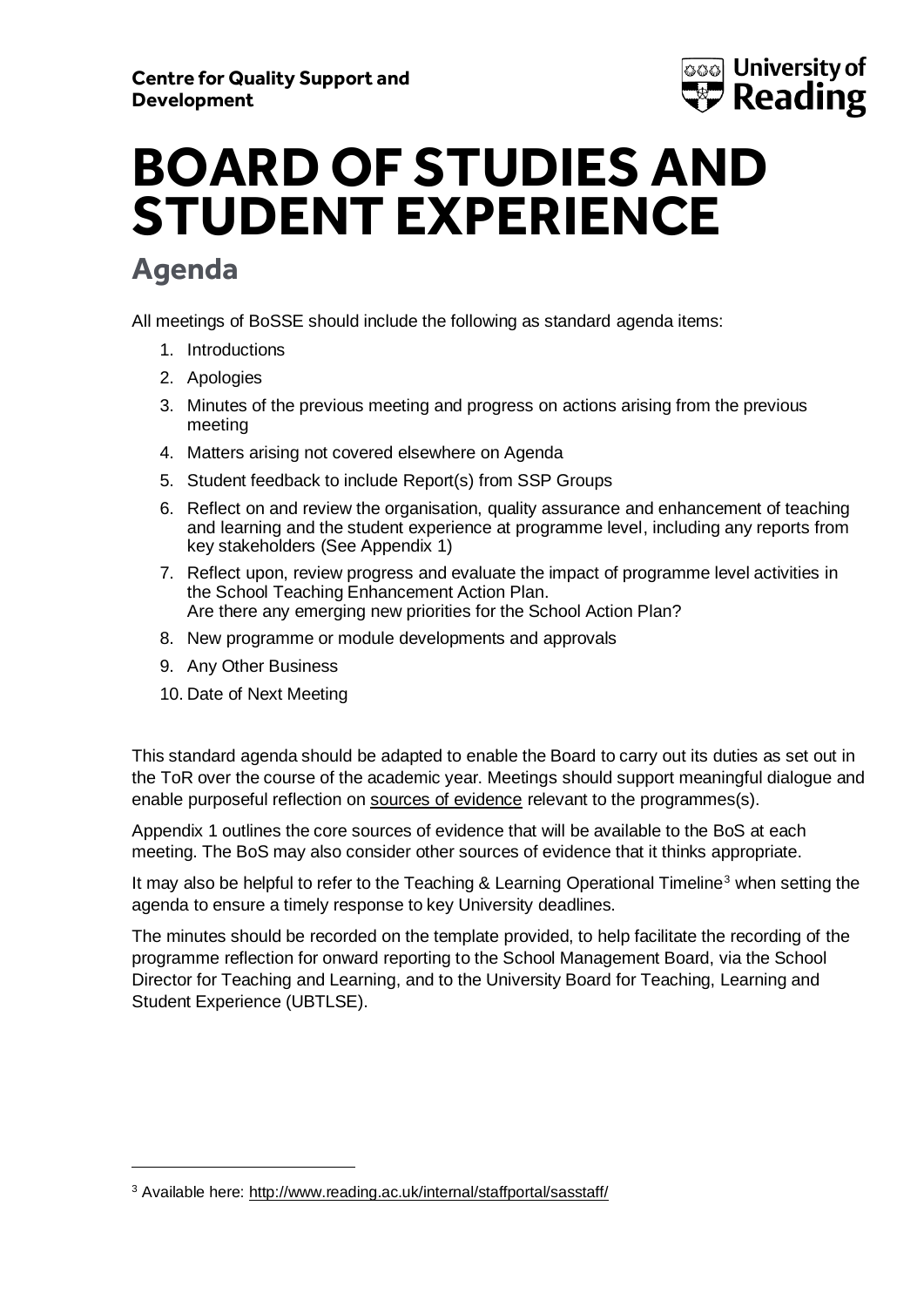### <span id="page-4-0"></span>**Appendix 1: Proposed consideration of sources of evidence by the BoSSE**

| <b>Autumn</b>                 |                     |                                  | <b>Spring</b> | <b>Summer</b>                             |                     |
|-------------------------------|---------------------|----------------------------------|---------------|-------------------------------------------|---------------------|
| <b>Source</b>                 | <b>Availability</b> | <b>Source</b>                    | Availability  | <b>Source</b>                             | <b>Availability</b> |
| NSS*                          | July                | Progression to<br>further study* | December      | <b>EE</b> Meetings                        | June                |
| UKES*                         | August              | Graduate<br><b>Outcomes</b>      | February      | <b>Outcomes</b><br>from UG<br><b>PEMS</b> | June                |
| PTES*                         | August              |                                  |               | <b>UG</b> module<br>marks                 | June                |
| <b>EE Reports</b>             | July/August         |                                  |               | <b>PG Taught</b><br>module marks          | June                |
| <b>UG Part</b><br>Success*    | October             |                                  |               |                                           |                     |
| Attainment<br>(UG and $PG$ )* | November            |                                  |               |                                           |                     |

Student Evaluation – discussion of any specific issues/themes arising from SSP Groups, Module and Programme Evaluation, feedback from the Rep Online Student Impact Evaluation (ROSIE) tool

Reports/Outcomes from Professional Statutory Regulatory Bodies (PSRBs) and any other external examiner comments

Any emerging priorities from Periodic Review, Peer Review, or reports from UBTLSE and its subcommittees

The UBTLSE Report should be circulated alongside the Papers for the BoSSE but should be clearly labelled as 'For Information'. Colleagues in the School are encouraged to raise any topics in the UBTLSE report at the BoSSE, as necessary.

Reports/information from key stakeholders (as appropriate):

- School Director for Teaching and Learning
- Departmental Director for Teaching and Learning
- School Director for Academic Tutoring
- School Director of Admissions
- Heads of Function (Careers, DTS, Library, Study Advice, CQSD)
- Programme Leads at branch campuses and for partnership programmes
- Teaching and Learning Deans

The individuals listed above should bring their expertise to the meaningful discussions at the Board, as required. Where written reports are submitted these should be purposeful and reflective, highlighting and addressing any issues arising.

Reports which include information for Schools, rather than discussion points for the Board, should be clearly noted as 'For Information only' and may be circulated with the papers as an Annex or circulated separately to colleagues.

Schools should pay particular attention to split data for the above metrics to consider targets for Access and Participation, attainment gaps and under-represented groups.